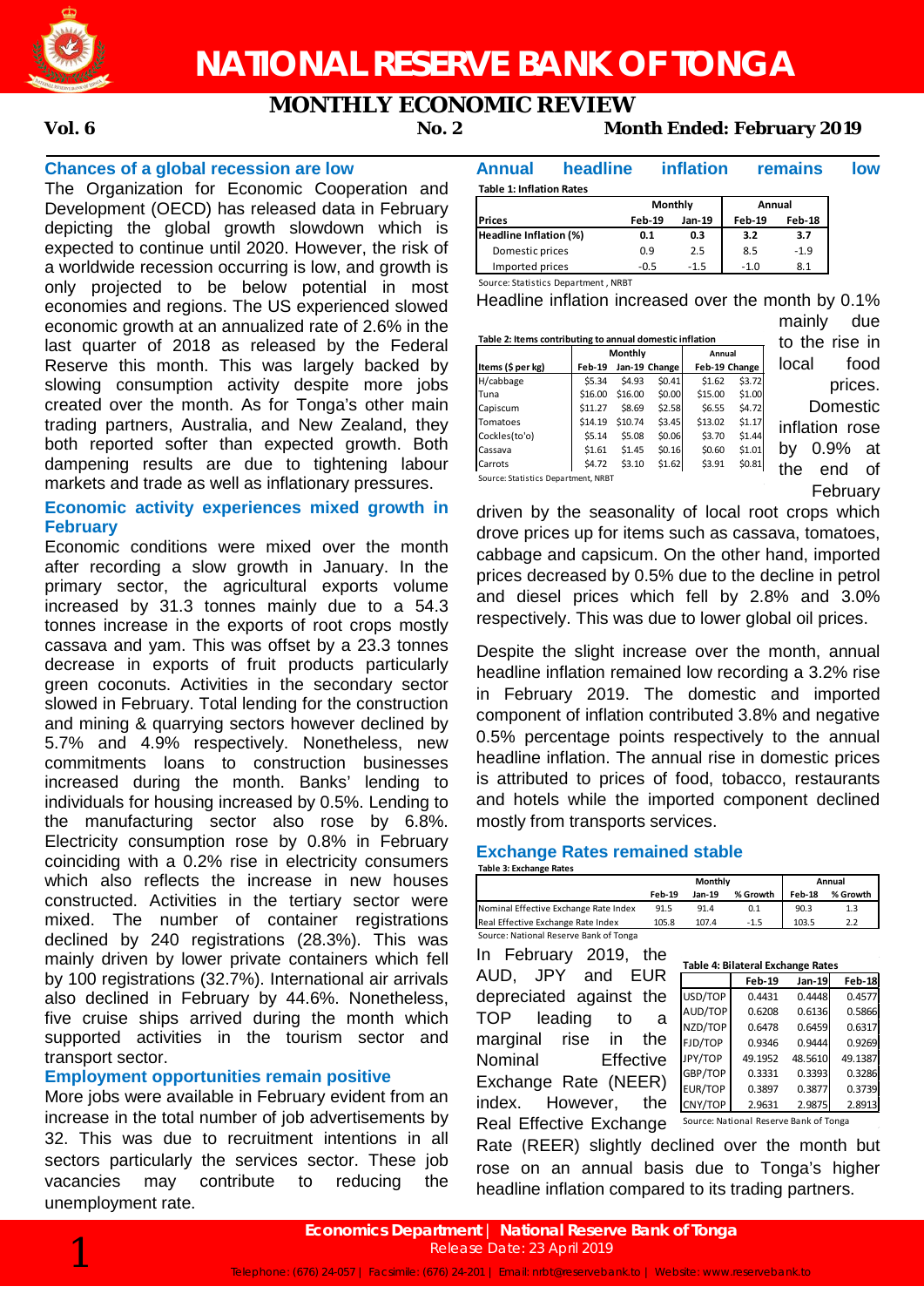

# **MONTHLY ECONOMIC REVIEW**

#### **Vol. 6 No. 2 Month Ended: February 2019**

#### **Foreign reserves remain comfortable**

| <b>Table 5: Foreign Reserves</b>    |               |         |          |        |          |
|-------------------------------------|---------------|---------|----------|--------|----------|
|                                     |               | Monthly |          |        | Annual   |
|                                     | <b>Feb-19</b> | Jan-19  | % Growth | Feb-18 | % Growth |
| Foreign Reserves (\$ in million)    | 473.5         | 478.9   | $-1.1$   | 448.0  | 5.7      |
| Import Coverage (months)            | 79            | 8.0     |          | 7.9    |          |
| Source: National Reserve Bank Tonga |               |         |          |        |          |

Although the level of foreign reserves declined in February, it has remained above  $7<sup>1</sup>$  months of imports cover since May 2017. The decline was due to the increase in payments from both the current and financial accounts.

| Table 6: Overseas Exchange Transactions |  |
|-----------------------------------------|--|
| <b>Overseas Exchange Transactions</b>   |  |

|                          |               | <b>Monthly</b> |           |               | Annual   |          |  |  |
|--------------------------|---------------|----------------|-----------|---------------|----------|----------|--|--|
|                          | <b>Feb-19</b> | Jan-19         | % Growth  | <b>Feb-19</b> | Feb-18   | % Growth |  |  |
| <b>Overall Balance</b>   | $-5.5$        | 0.4            | $-1321.2$ | 25.5          | 70.3     | $-63.8$  |  |  |
| <b>Current Account</b>   | $-12.6$       | $-9.7$         | 29.1      | $-9.6$        | 26.3     | $-136.3$ |  |  |
| Merchandise Trade        | $-34.3$       | $-32.3$        | 6.3       | $-420.4$      | $-382.4$ | 9.9      |  |  |
| Services                 | $-2.3$        | 1.1            | $-316.9$  | 11.0          | 50.3     | $-78.1$  |  |  |
| Income                   | 1.5           | 1.5            | $-1.7$    | 7.7           | $-16.8$  | $-145.5$ |  |  |
| <b>Transfers</b>         | 22.6          | 20.0           | 12.7      | 392.1         | 375.2    | 4.5      |  |  |
| <b>Capital Account</b>   | 1.3           | 8.8            | $-84.9$   | 33.4          | 43.9     | $-24.0$  |  |  |
| <b>Financial Account</b> | $-0.1$        | 0.9            | $-111.1$  | 1.7           | 0.1      | 1541.1   |  |  |

Source: Banking Systems

A Balance of Payments (OET) deficit was recorded in February 2019 and was attributed to inter-bank payments and repatriation of funds. This was followed by an increase in total import payments mainly for government goods and services, and wholesale & retail goods. Total receipts also declined over the month due to lower private capital receipts and a decline in travel receipts which coincided with lower international air arrivals. However, receipts of grants for both government and non-profit organizations contributed to the increase in current transfers.

Over the year, the surpluses in the financial and capital account contributed to the OET balance of payments surplus and outweighed a deficit in the current account. This was however a lower overall surplus as the merchandise trade deficit widened due to higher imports compared to exports.

#### **Broad money declined further**

The lower foreign reserves pushed net foreign assets lower which further decreased broad money. This outweighed a slight rise in net domestic assets mainly due to a fall in government deposits. Over the year, higher net domestic assets and net foreign assets increased broad money. Again the higher foreign reserves supported the rise in net foreign assets while higher credit to the private sector drove the increase in net domestic assets. Receipts of budgetary support, grants, cyclone relief funds from development partners and remittances continued to contribute to the higher foreign reserves.

| Table 7: Broad Money        |        |         |          |        |          |  |
|-----------------------------|--------|---------|----------|--------|----------|--|
|                             |        | Monthly |          |        | Annual   |  |
|                             | Feb-19 | Jan-19  | % Growth | Feb-18 | % Growth |  |
| Broad money (\$ in million) | 589.0  | 598.3   | $-1.6$   | 558.2  | 5.5      |  |
| Net Foreign Asset           | 492.6  | 502.2   | $-1.9$   | 468.1  | 5.2      |  |
| Net Domestic Asset          | 96.7   | 96.4    | 0.4      | 90.3   | 7.1      |  |

Source: Banking System, National Reserve Bank of Tonga

#### **Excess liquidity remains**

Liquidity in the banking system fell by \$5.5 million over the month to \$320.6 million, largely driven by a

| Table 8: Reserve money           |          |       |                 |       |                 |  |
|----------------------------------|----------|-------|-----------------|-------|-----------------|--|
| <b>Monthly</b><br><b>IAnnual</b> |          |       |                 |       |                 |  |
|                                  | $Feb-19$ |       | Jan-19 % Growth |       | Feb-18 % Growth |  |
| Reserve money (\$ in million)    | 320.6    | 326.2 | $-17$           | 297.6 |                 |  |

Source: Banking System, National Reserve Bank of Tonga

fall in currency in circulation due to less demand indicating winding down of activities after the Christmas and new year festivities. The banks' total loans to deposit ratio increased over the month from 74.8% in the previous month to 76.0%, reflecting the fall in deposits which outweighed the growth in loans.

#### **Pace of credit growth slows**

Total lending slightly grew by 0.2% over the month to \$483.7 million compared to a 0.6% rise last month.

| <b>Table 9: Total Lending</b> |                                                           |         |      |        |         |  |  |
|-------------------------------|-----------------------------------------------------------|---------|------|--------|---------|--|--|
|                               |                                                           | Monthly |      | Annual |         |  |  |
| Lending                       | % Growth<br>% Growth<br>Feb-18<br><b>Feb-19</b><br>Jan-19 |         |      |        |         |  |  |
| Total Lending (\$ in million) | 483.7                                                     | 482.8   | 0.2  | 439.5  | 10.1    |  |  |
| <b>Business lending</b>       | 222.6                                                     | 222.3   | 0.1  | 197.3  | 12.8    |  |  |
| Household lending             | 260.8                                                     | 260.2   | 0.2  | 242.6  | 7.5     |  |  |
| Other lending                 | 0.3                                                       | 0.3     | 10.0 | 0.9    | $-62.7$ |  |  |

Source: Banking System, National Reserve Bank of Tonga

Over the year, credit growth rose by 10.1% compared to a 10.4% increase last year reflecting further declines in lending to fisheries, entertainment & catering and communication sectors.

### **Weighted average interest rate spread widened**

| Table 10: Weighted Average Interest Rates |               |         |              |        |              |  |
|-------------------------------------------|---------------|---------|--------------|--------|--------------|--|
|                                           |               | Monthly | Annual       |        |              |  |
| <b>Interest Rates</b>                     | <b>Feb-19</b> | Jan-19  | Growth (bps) | Feb-18 | Growth (bps) |  |
| Weighted Average Banks Deposit Rate (%)   | 1.902         | 1.882   | 2.0          | 2.106  | $-20.4$      |  |
| Weighted Average Banks Lending Rate (%)   | 8.287         | 8.092   | 19.5         | 7.922  | 36.5         |  |
| Weighted Average Interest Rate Spread (%) | 6.385         | 6.210   | 17.5         | 5.816  | 57.0         |  |
|                                           |               |         |              |        |              |  |

Source: Banking System, National Reserve Bank of Tonga

The weighted average lending rates increased more than the increase in weighted average deposit rates. As a result the weighted average interest rate spread widened in February 2019 to 6.39%. Higher weighted average lending rate was mostly for public enterprises, fisheries, construction and manufacturing sectors as well as household loans mainly vehicle and housing loans. Similarly, the increase in time deposit rates was largely driven by an increase in saving rates which outweighed the decline in both demand and time deposit rates.



<sup>&</sup>lt;sup>1</sup> Revisions to the Months of Imports was due to the receipt of updated Trade data from the Statistics Department for June & September 2018 quarter.